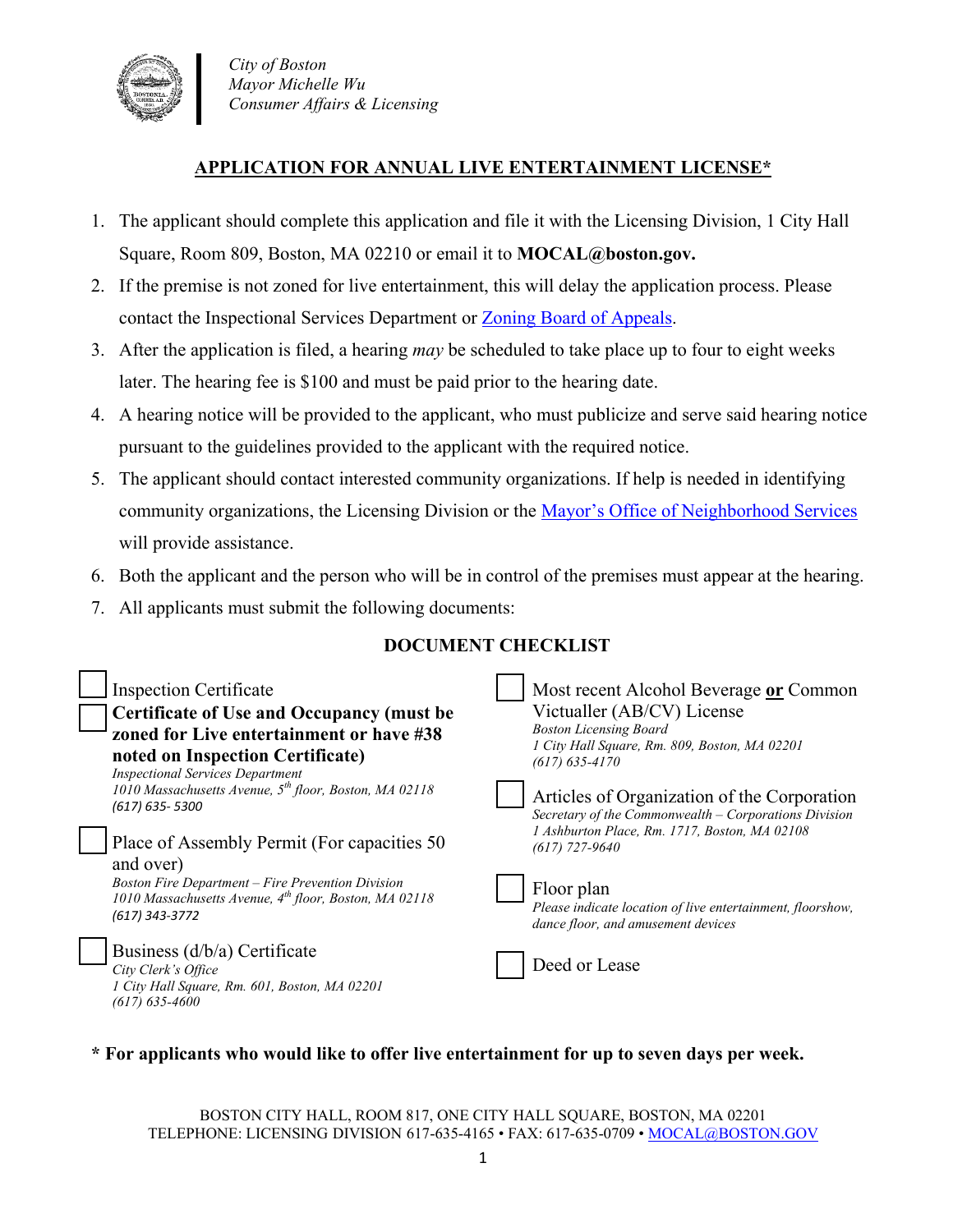

 *City of Boston Mayor Michelle Wu Consumer Affairs & Licensing*

## **APPLICATION FOR ANNUAL LIVE ENTERTAINMENT LICENSE**

# **PART I: BUSINESS ORGANIZATION**

|    | 1. Business Name $(d/b/a)$ : $\qquad \qquad$                                                                                                                                                                                   |  |
|----|--------------------------------------------------------------------------------------------------------------------------------------------------------------------------------------------------------------------------------|--|
|    | 2. Business Phone No.: 1. 2008. The Manual Contract of the Manual Contract of the Manual Contract of the Manual Contract of the Manual Contract of the Manual Contract of the Manual Contract of the Manual Contract of the Ma |  |
|    |                                                                                                                                                                                                                                |  |
| 4. |                                                                                                                                                                                                                                |  |
| 5. |                                                                                                                                                                                                                                |  |
| 6. | Attorney's Phone No. / Email: 1988. The Second State of the Second State of the Second State of the Second State of the Second State of the Second State of the Second State of the Second State of the Second State of the Se |  |
| 7. | The business for which this application is being filed is a:                                                                                                                                                                   |  |
|    |                                                                                                                                                                                                                                |  |
|    |                                                                                                                                                                                                                                |  |
|    |                                                                                                                                                                                                                                |  |
|    |                                                                                                                                                                                                                                |  |
| 8. |                                                                                                                                                                                                                                |  |
|    | 9. If new ownership, please indicate previous business name $(d/b/a)$ , owner and date you assumed                                                                                                                             |  |
|    |                                                                                                                                                                                                                                |  |
|    | 10. Was there an approved transfer of Alcohol Beverage/ Common Victualler License within the last                                                                                                                              |  |
|    | year? $\begin{array}{ c c c c c } \hline \text{Year?} & \text{Yes} & \text{No} \\\hline \end{array}$                                                                                                                           |  |
|    | 11. Do you have any financial or corporate relationship with the prior owner? $\Box$ Yes $\Box$ No                                                                                                                             |  |
|    |                                                                                                                                                                                                                                |  |
|    | 12. Does anyone who holds direct or indirect interest in the premises hold direct or indirect interest in                                                                                                                      |  |
|    | any other premises which has an entertainment license in the City of Boston? Figures Section                                                                                                                                   |  |
|    | a. If yes, please explain:                                                                                                                                                                                                     |  |
|    | 13. Has anyone who holds direct or indirect interest in the premises ever been denied an entertainment                                                                                                                         |  |
|    | license or had an entertainment license suspended, revoked, or voluntarily surrendered an                                                                                                                                      |  |
|    |                                                                                                                                                                                                                                |  |
|    | a. If yes, please attach explanation and dates and indicate the person with the aforementioned                                                                                                                                 |  |
|    | interest:                                                                                                                                                                                                                      |  |
|    |                                                                                                                                                                                                                                |  |

BOSTON CITY HALL, ROOM 817, ONE CITY HALL SQUARE, BOSTON, MA 02201 TELEPHONE: LICENSING DIVISION 617-635-4165 • FAX: 617-635-0709 • [MOCAL@BOSTON.GOV](mailto:MOCAL@BOSTON.GOV)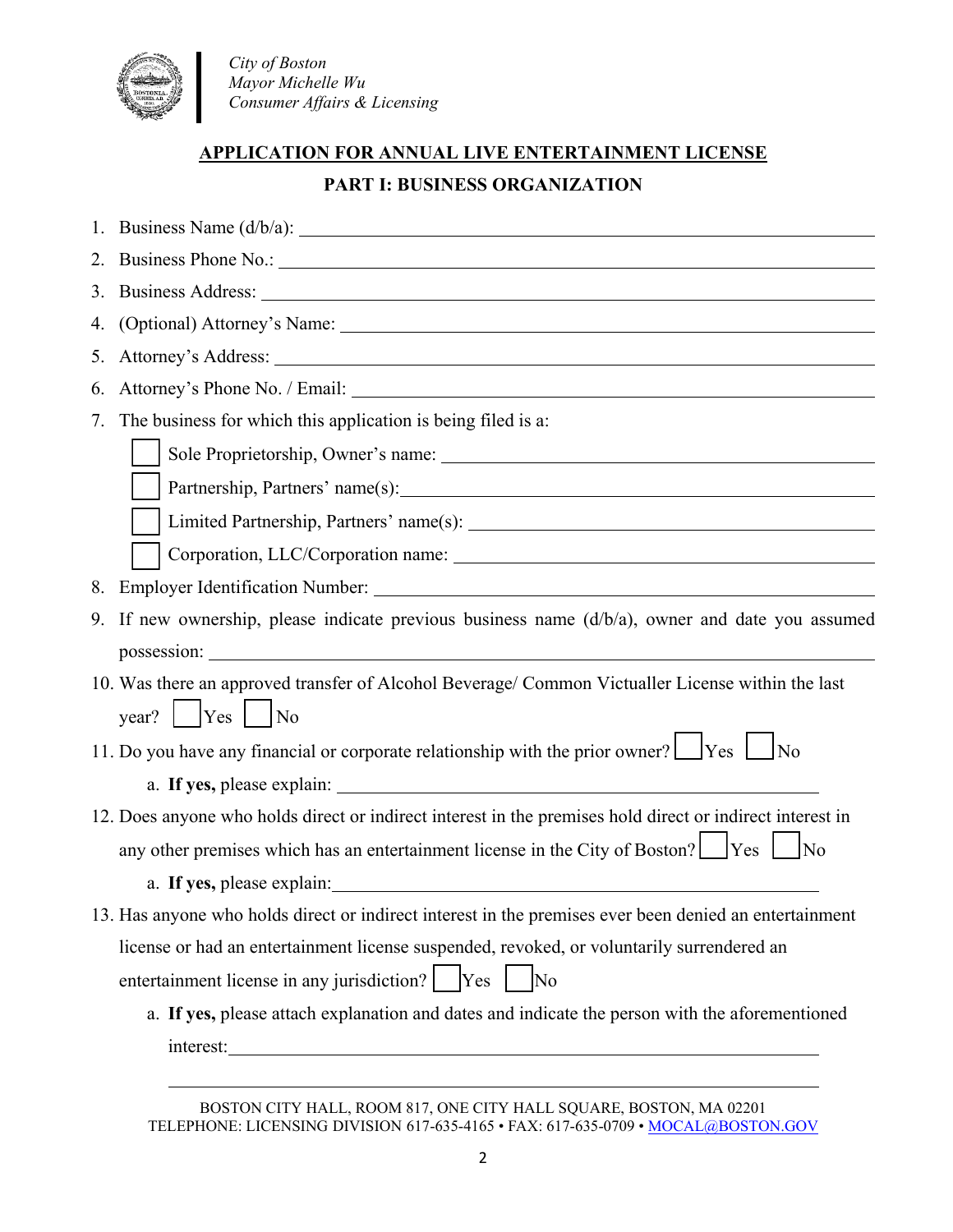- 14. Has the applicant or a director or an officer of the applicant… (If "Yes" to any, please attach an explanation)
	- a. Been convicted of a felony within the past seven years? Yes No
	- b. Held an interest in an Alcohol Beverage or Common Victualler license which has been suspended or revoked, or voluntarily surrendered?  $Yes$   $\vert$  No
	- c. Any knowledge of illegal activity by its principals which may affect this license or the licensed premises?  $Yes$  No

### **PART II: ENTERTAINMENT**

If you do not currently hold a non-live entertainment license for the bolded entertainment below, we may process this application for just the non-live entertainment categories while you are pending the live entertainment hearing and approval.

### **Please identify with a checkmark the entertainment for which you are applying:**

|    | Audio Device (ex. Radio, Mp3 player, etc.)                                                                            | Dancing by Patrons                                                               |
|----|-----------------------------------------------------------------------------------------------------------------------|----------------------------------------------------------------------------------|
|    | <b>Jukebox</b>                                                                                                        | Karaoke                                                                          |
|    | $TV(s)/\text{Monitor}(s)$ (27" & under), # of                                                                         | Instrumental Music, # of                                                         |
|    | (Menus on TVs not to be included unless for                                                                           | Vocal Music, $\#$ of $\_\_\_\_\_\_\_\_\_\_\_\$                                   |
|    | entertainment purposes as well)                                                                                       | <b>Exhibition or Trade Show</b>                                                  |
|    | Widescreen TV (over $27$ "), # of $\_\_$                                                                              | Stage Play, # of stages                                                          |
|    | Projector / Movie Screen, # of ______                                                                                 | Trivia                                                                           |
|    | <b>Board games</b>                                                                                                    | Floor Show (Please describe. Ex. Comedian,                                       |
|    | Table Games, # of games (ex. Ping pong                                                                                | Dance Performance, Cabaret, etc)                                                 |
|    | table, shuffle board, foosball, etc)                                                                                  |                                                                                  |
|    | <b>Automatic Amusement Devices</b>                                                                                    | Athletic Event, (Please describe.)                                               |
|    | Disc Jockey                                                                                                           |                                                                                  |
| 1. | Are you requesting entertainment outside $\begin{vmatrix} \n\text{Yes} & \text{No}(\text{skip a-c}) \\ \end{vmatrix}$ |                                                                                  |
|    |                                                                                                                       | a. If yes, please list the days and hours of the outdoor entertainment:          |
|    |                                                                                                                       |                                                                                  |
|    |                                                                                                                       | b. What kind of entertainment would you like outside? __________________________ |
|    |                                                                                                                       |                                                                                  |
|    | c. Have you contacted your Neighborhood liaison regarding the outdoor entertainment? (This is                         |                                                                                  |
|    | highly recommended as it may delay the review/approval process.)                                                      | Yes<br>No                                                                        |